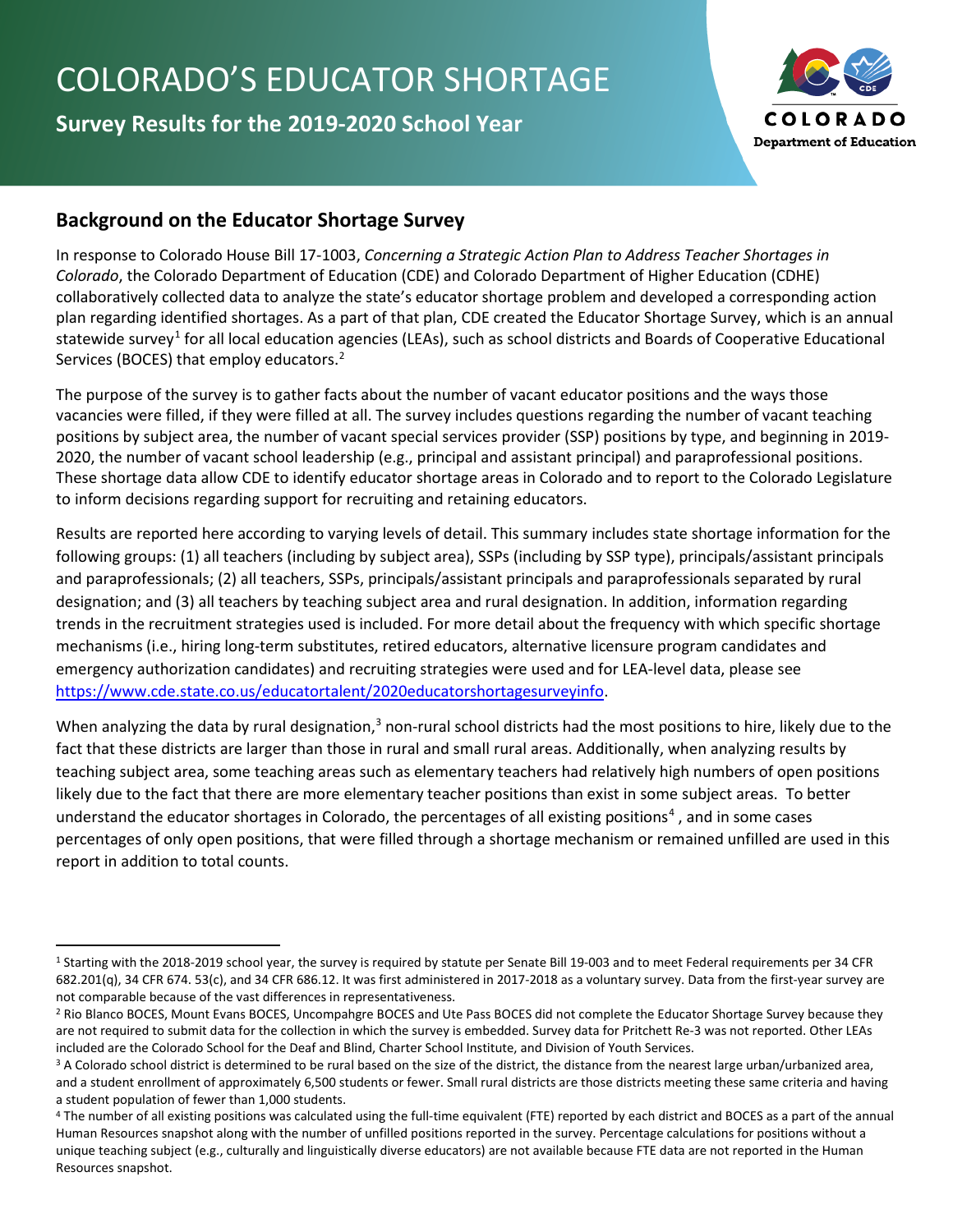

## **Statewide Shortage Survey Results**

Across the state, LEAs reported having teacher, SSP, principal/assistant principal and paraprofessional positions to hire for the 2019-20 school year. More specifically, LEAs reported having to hire for:

- 7,242 (13.25%) teaching positions from among the 54,662 teaching positions in the state;
- 1,123 (16.74%) SSP positions from among the 6,708 SSP positions in the state;
- 421 (11.84%) principal/assistant principal positions from among the 3,552 principal and assistant principal positions in the state; and
- 1,688 (8.16%) paraprofessional positions from among the 20,698 paraprofessional positions in the state.

Of the total teaching positions to hire, 147 (2.03%) remained unfilled for the entire school year and 985 (13.60%) were filled through a shortage mechanism. Of the total SSP positions to hire, 76 (6.80%) remained unfilled for the entire school year and 69 (6.11%) were filled through a shortage mechanism. Of the total principal/assistant principal positions to hire, 20 (4.75%) remained unfilled for the entire school year and 8 (1.90%) were filled through a shortage mechanism. Of the total paraprofessional positions to hire, 45 (2.64%) remained unfilled for the entire school year and 15 (0.89%) were filled through a shortage mechanism. Positions to hire that were filled, but not filled by a shortage mechanism, are presumed to have been filled through traditional hiring mechanisms.

This series of graphs shows the percentage of all existing positions that were filled in the 2019-20 school year through a shortage mechanism and that remained unfilled for each educator group as well as for each teaching subject area<sup>[5](#page-1-0)</sup> and SSP type. <sup>[6](#page-1-1)</sup>



<span id="page-1-0"></span><sup>5</sup> Based on the feedback from the 2018-2019 survey, two subject areas, Health Education and Industrial Arts, were added to the 2019-2020 survey. For teaching positions not aligned to a unique subject area reported in the Human Resources Collection (e.g., culturally and linguistically diverse education), please se[e https://www.cde.state.co.us/educatortalent/2020educatorshortagesurveyinfo.](https://www.cde.state.co.us/educatortalent/2020educatorshortagesurveyinfo)

<span id="page-1-1"></span><sup>6</sup> Principal/assistant principal and paraprofessional data cannot be disaggregated into subgroups.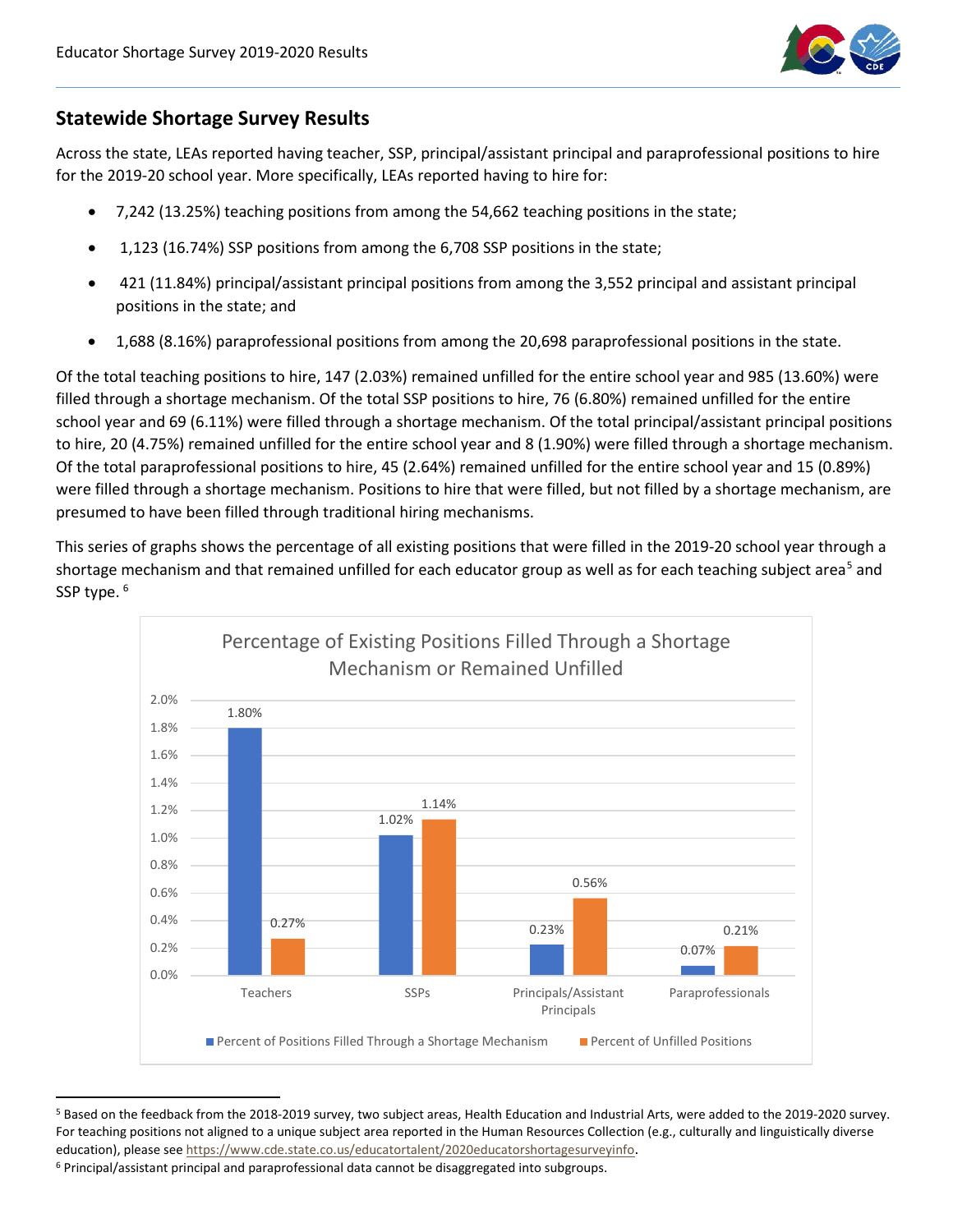



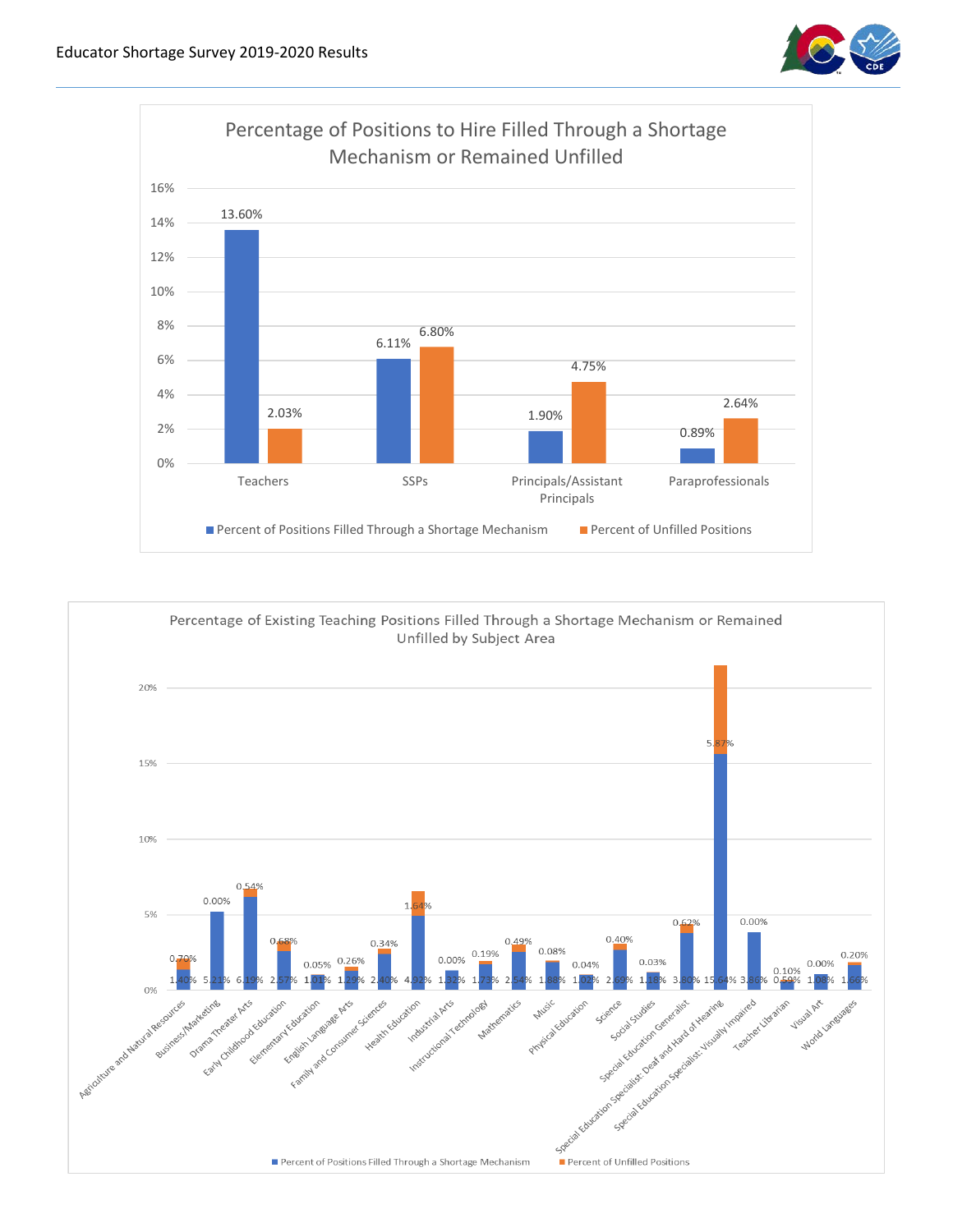



# **Shortage Survey Results by Rural Designation**

To better understand how geographical setting impacts educator shortages, survey results are presented for the following categories: small rural, rural, non-rural, BOCES and other<sup>[7](#page-3-0)</sup>. The graphs below display the percentages of existing positions filled through a shortage mechanism or that remained unfilled for teachers, SSPs, principals/assistant principals and paraprofessionals by rural designation. Among small rural, rural and non-rural districts, non-rural districts had the lowest percentage of positions filled through a shortage mechanism for teachers, SSPs and principals/assistant principals. Because the other category is comprised of fewer LEAs and thus fewer educators, it is important to note that any position unfilled or filled through a shortage mechanism in this category had a large impact on the overall shortage percentages.

<span id="page-3-0"></span><sup>&</sup>lt;sup>7</sup> Other is comprised of the Colorado School for the Deaf and Blind, Charter School Institute, and Division of Youth Services. These LEAs serve students statewide and therefore are considered a separate category.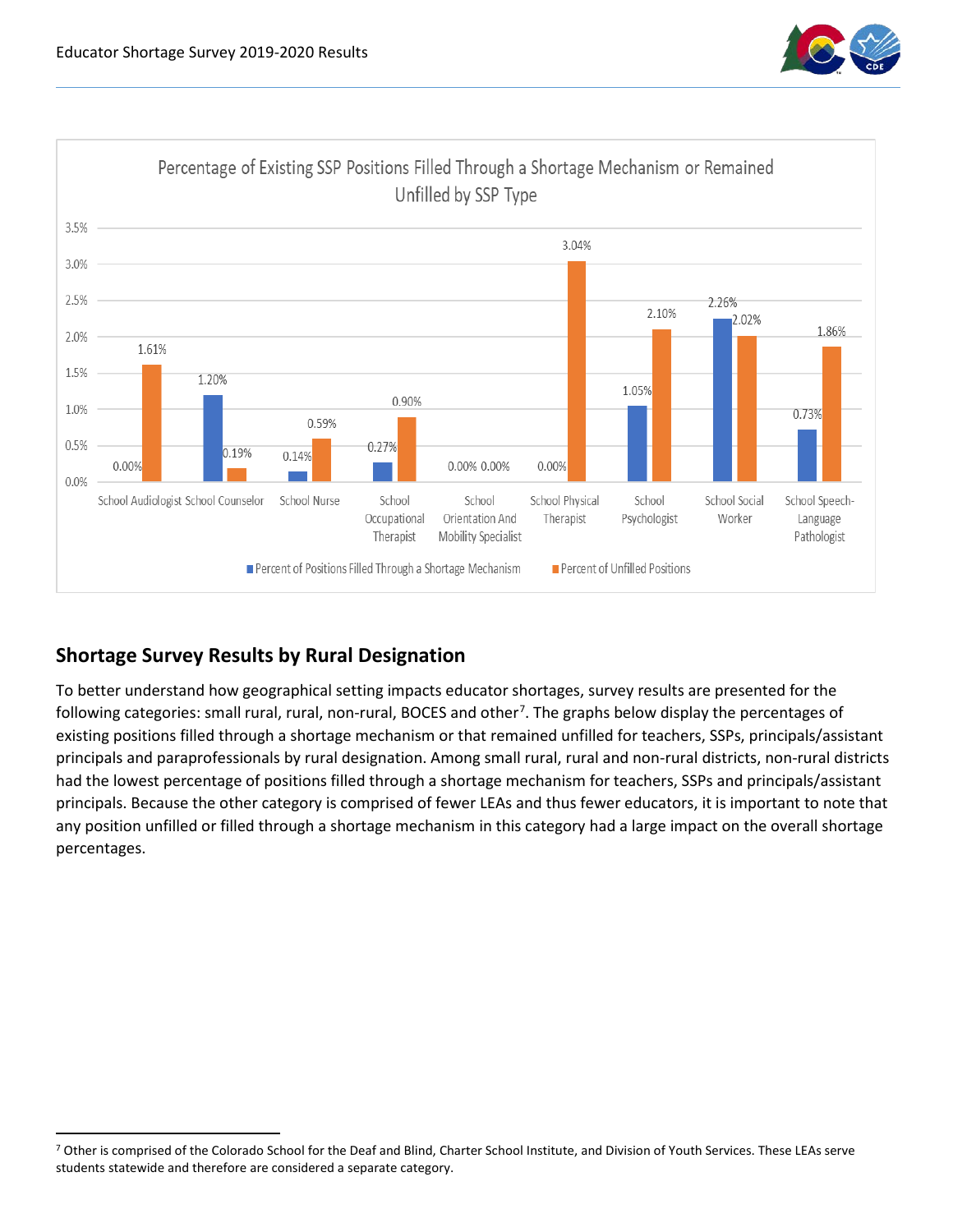





Non-rural locations had the highest number of positions to hire for all groups for the 2019-2020 school year, which is consistent with the fact that non-rural districts have more staff than rural or small rural locations.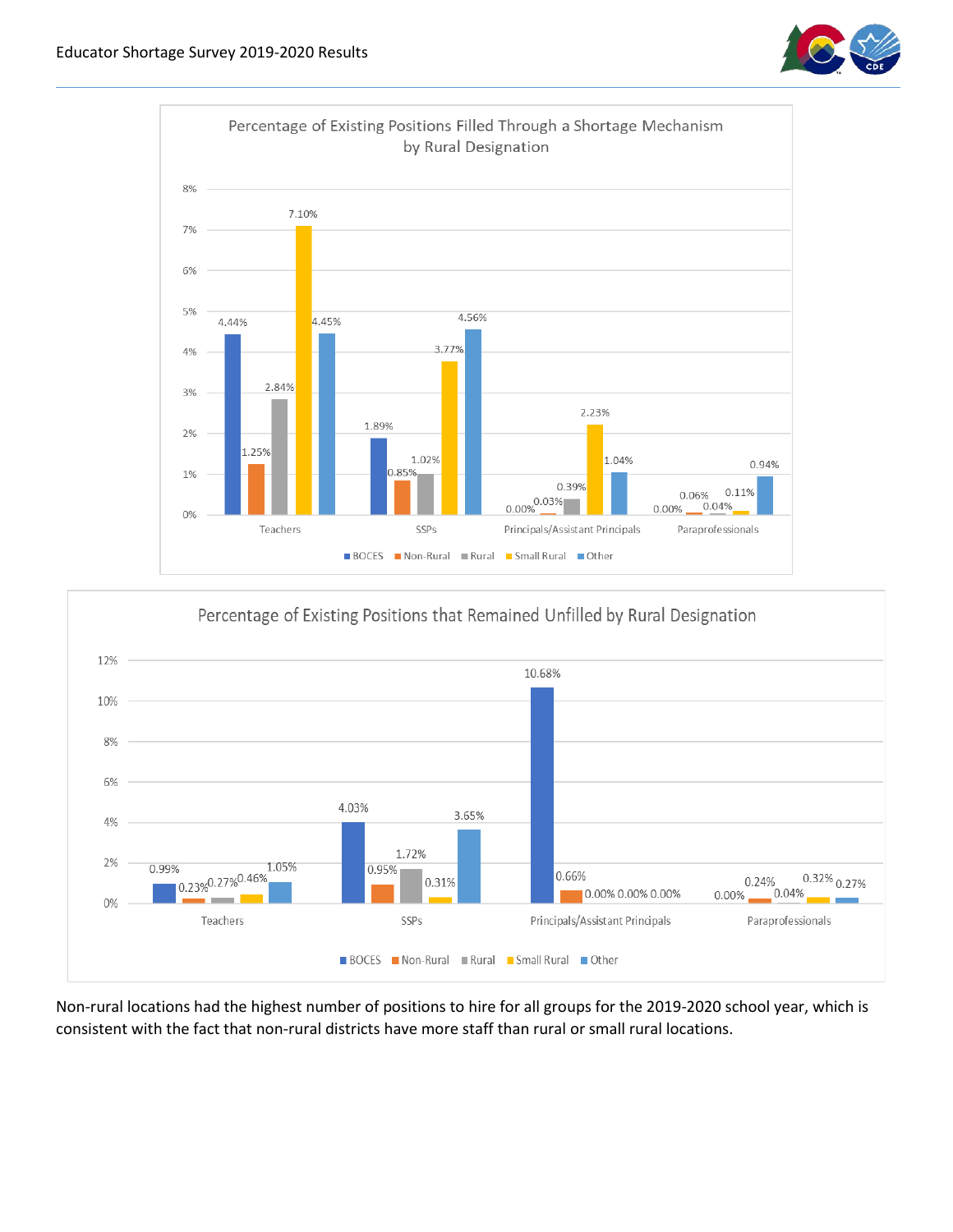



However, with the exception of paraprofessionals, the percentages of positions to hire that were filled through a shortage mechanism were much higher in small rural areas than in all other areas. Over half of the teaching positions to hire and over one-third of the SSP and principal/assistant principal positions to hire in small rural districts were filled through a shortage mechanism. Small rural districts also had the highest percentage of paraprofessional positions that remained unfilled. Less than 10% of vacant teaching positions in all settings remained unfilled for the entire school year. The higher percentage of unfilled principal/assistant principal positions among BOCES is likely a result of there being fewer principal and assistant principal positions in BOCES (which only operate programs or alternative or online schools when needed by their member districts).

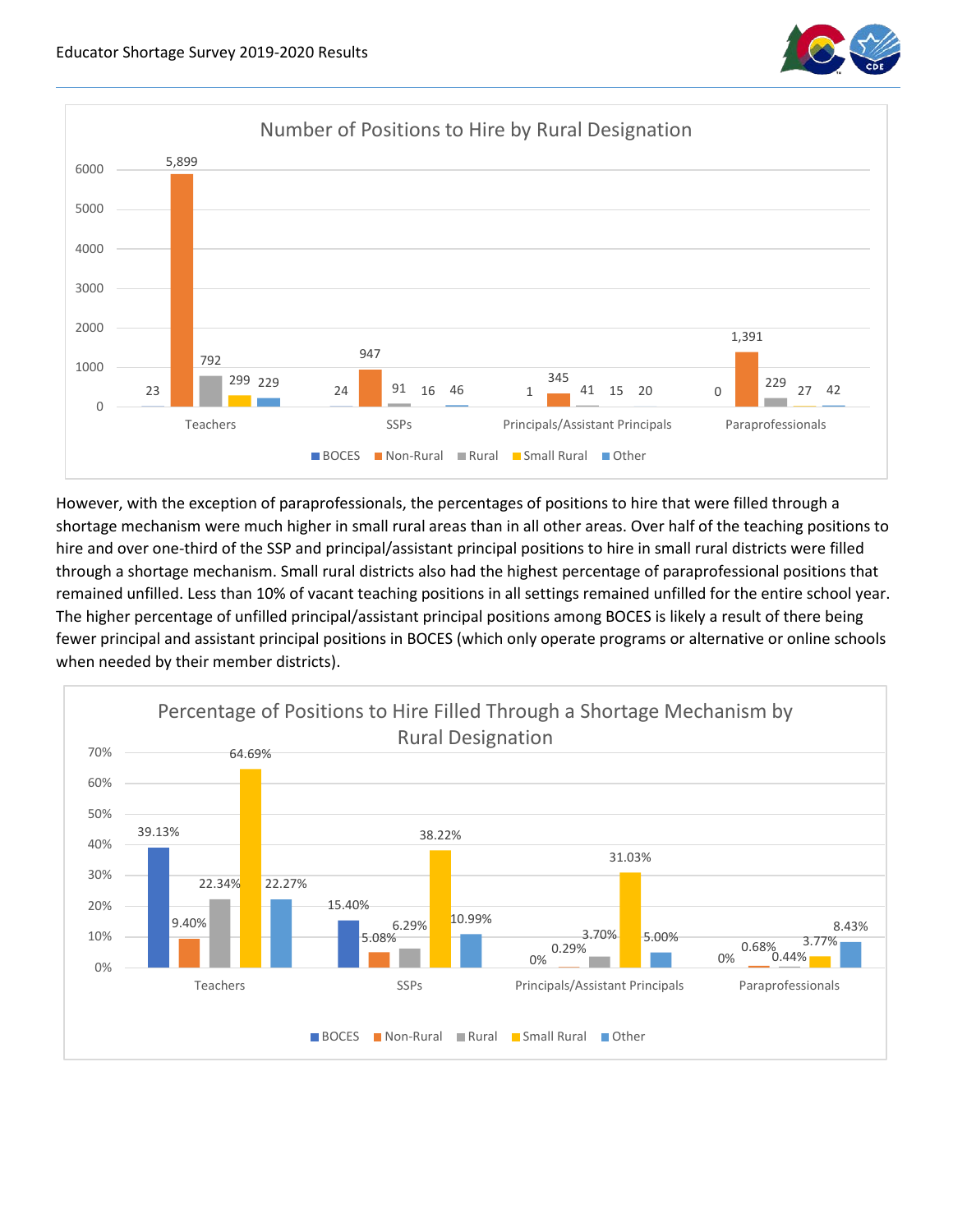



## **Shortage Survey Results by Teaching Subject Area and Rural Designation**

To further understand the breakdown of teaching shortage areas, shortages in elementary and secondary subject areas and kindergarten through twelfth grade (K-12) subject areas are presented for each rural designation: small rural, rural, non-rural, BOCES and other. Because unfilled positions and positions filled through a shortage mechanism are both indicators of a shortage, these categories are combined to determine total shortage as a percentage of all teaching positions. For teaching positions not aligned to a unique subject area (e.g., culturally and linguistically diverse educators), please see [https://www.cde.state.co.us/educatortalent/2020educatorshortagesurveyinfo.](https://www.cde.state.co.us/educatortalent/2020educatorshortagesurveyinfo)

BOCES data are presented first due to their unique role in employing teachers. In addition to operating alternative or online schools and programs when needed by their member districts, BOCES also operate as Special Education Administrative Units. This means that a BOCES may be responsible for hiring special education teachers for its member districts. In most cases, BOCES engage in this role for small rural districts. As a result, shortage data for small rural districts and BOCES must be considered together. (Due to the unique role BOCES have in employing teachers, shortage information is only displayed for subject areas for which BOCES reported employing teachers.)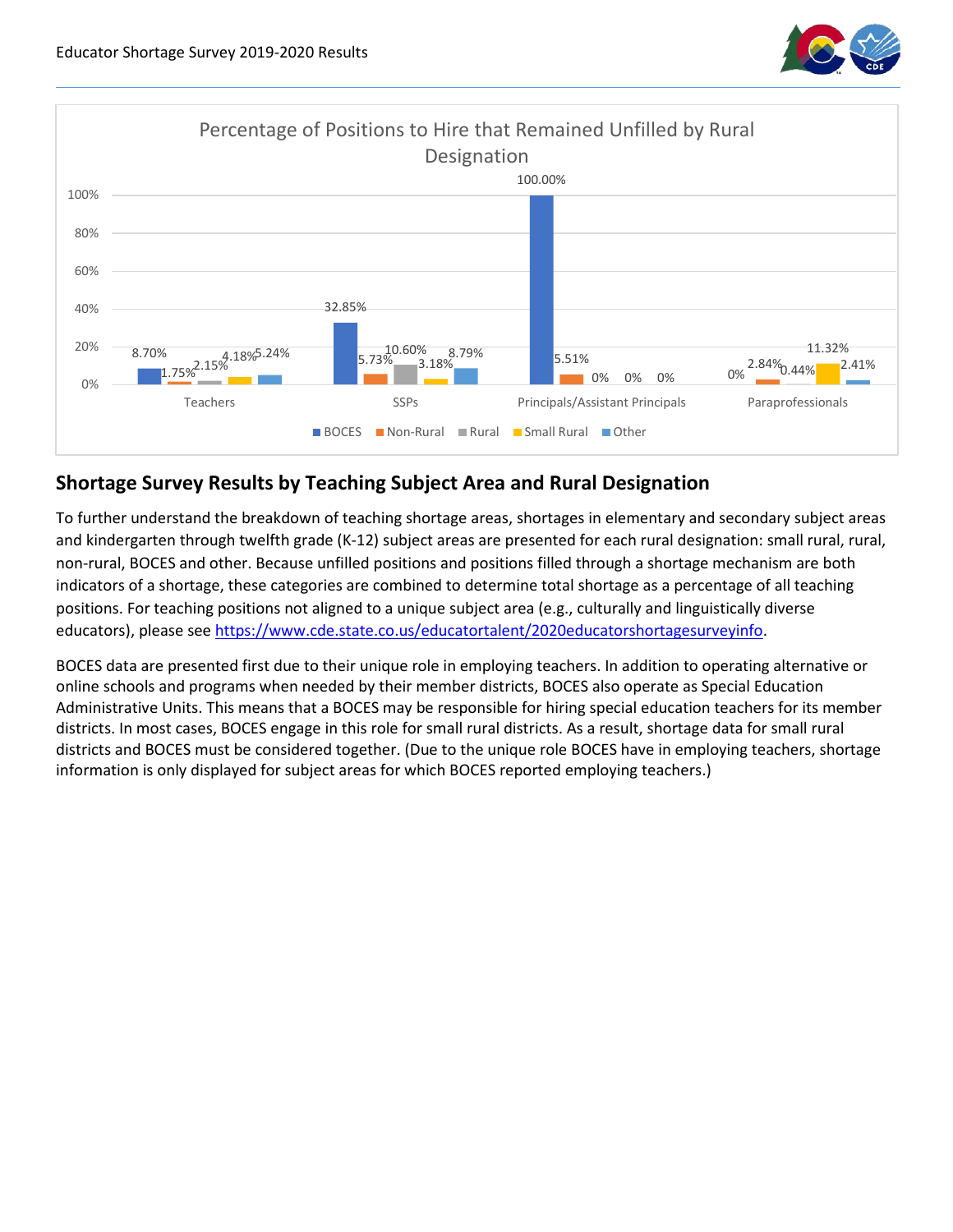



In small rural districts, business/marketing and mathematics had the highest percentage of positions unfilled or filled through a shortage mechanism among elementary and secondary subject areas.



Among K-12 subject areas, health education and drama theater arts had the highest percentage of positions unfilled or filled through a shortage mechanism in small rural districts. Important to note is that there were less than five FTE positions in health education and in drama theater arts across all small rural districts, so any position unfilled or filled through a shortage mechanism had a large impact on the overall shortage percentages.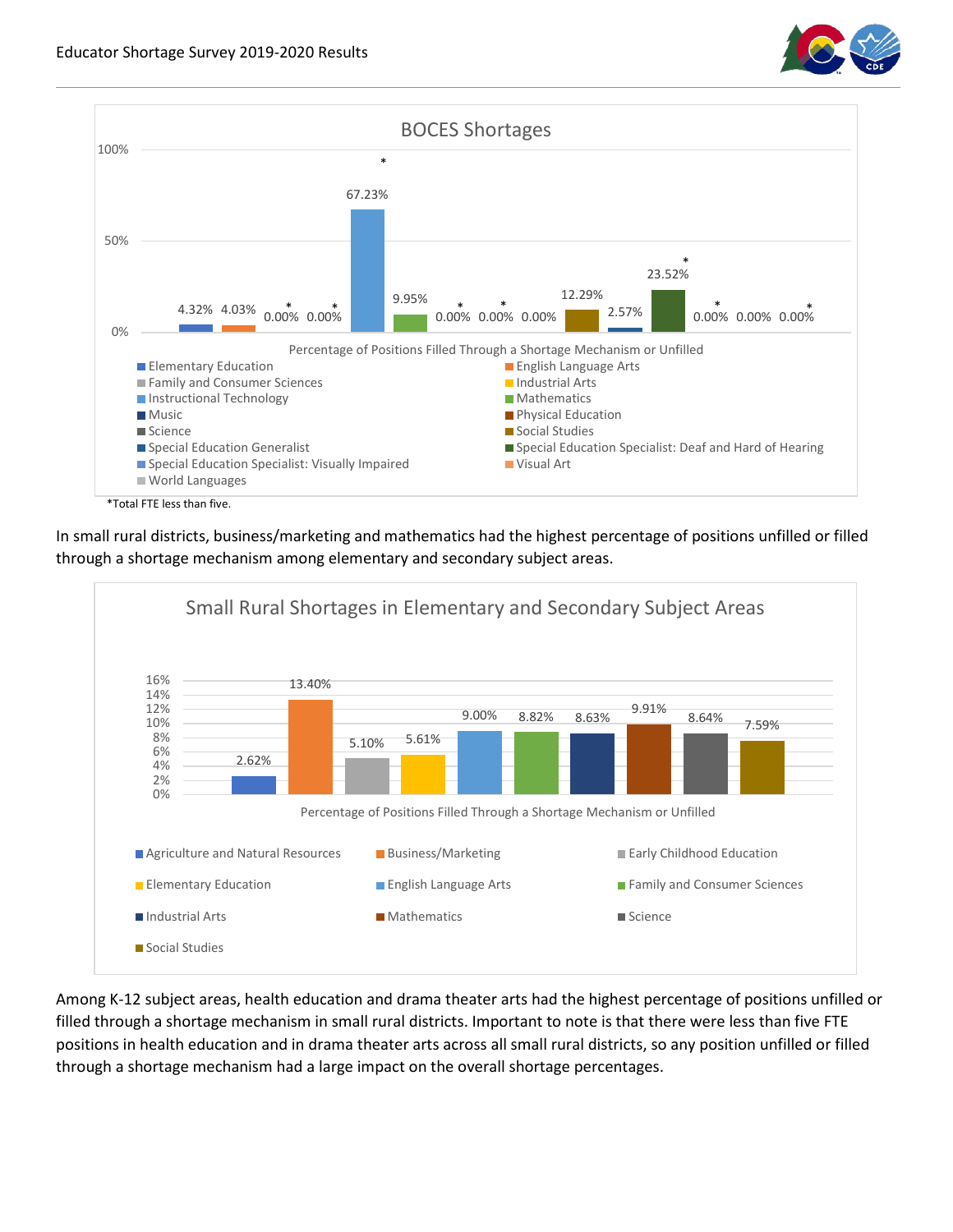



As illustrated in the graph below, shortages in rural districts are not as severe as those in small rural districts. Family and consumer sciences and mathematics had the highest percentage of positions unfilled or filled through a shortage mechanism among elementary and secondary subject areas in rural districts.



Among K-12 subject areas, special education generalist and health education had the highest percentage of unfilled positions or positions filled through a shortage mechanism in rural districts.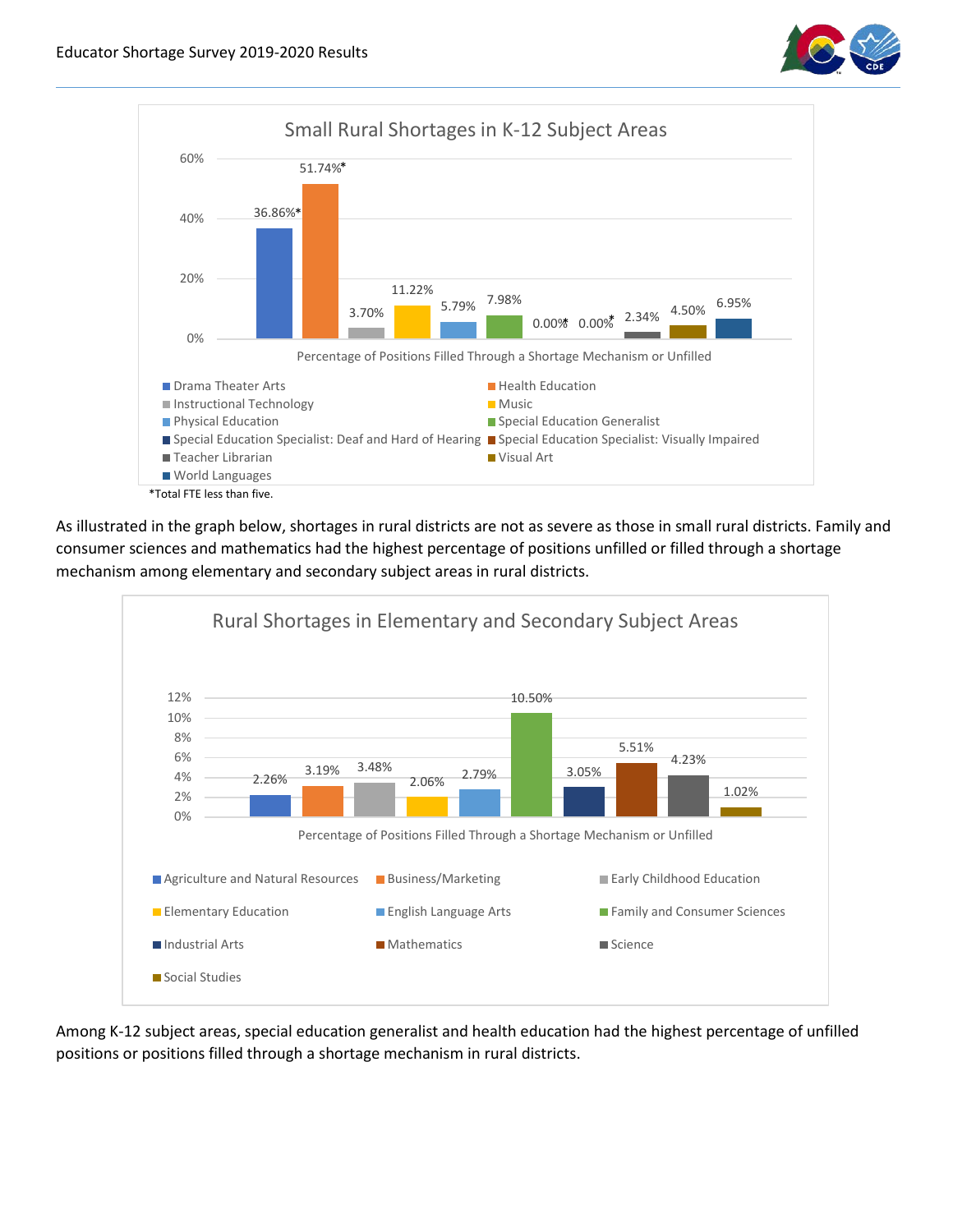



In non-rural districts, business/marketing, early childhood education, science and mathematics had the highest percentage of positions unfilled or filled through a shortage mechanism among elementary and secondary subject areas.



For K-12 subject areas in non-rural districts, special education specialist for the deaf and hard of hearing, drama theater arts and special education generalist had the highest percentages of unfilled positions or positions filled through a shortage mechanism.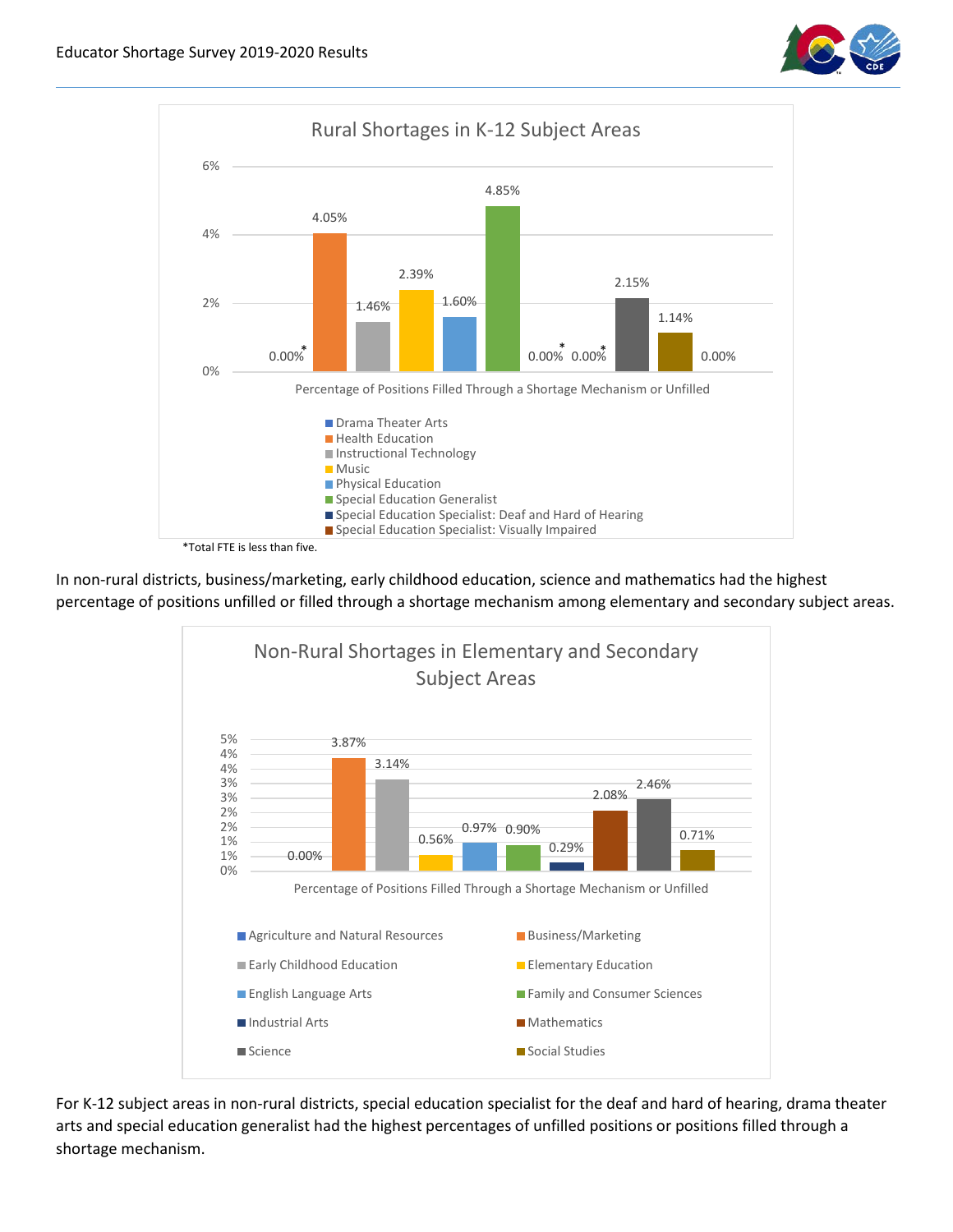



In the other category, comprised of the Division of Youth Services, Charter School Institute and Colorado School for the Deaf and Blind, science and mathematics had the highest percentage of positions unfilled or filled through a shortage mechanism in elementary and secondary subject areas.



 <sup>\*</sup>Total FTE less than five.

Among K-12 subject areas, the three special education categories had the highest percentage of positions unfilled or filled through a shortage mechanism. It is important to note that there were less than five FTE positions for special education specialist: deaf and hard of hearing and for special education specialist: visually impaired within the other